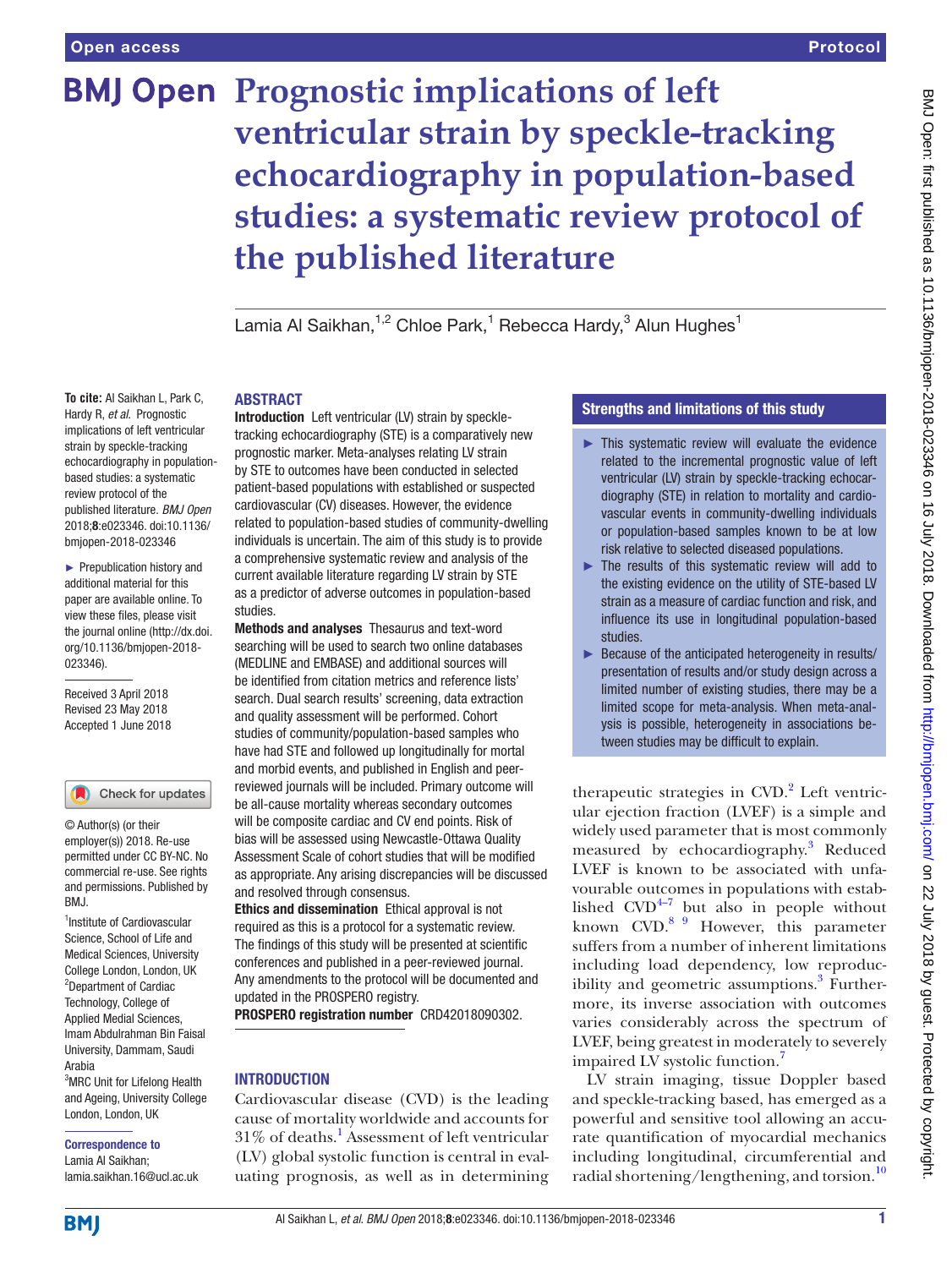Strain, a dimensionless index, is defined as a change in length of a myocardial segment: strain (ε) =ΔL/L<sub>0</sub>, where  $\Delta L$ =change in length and  $L_0$ =originallength.<sup>[3 10 11](#page-4-2)</sup> The major limitation of tissue Doppler-derived strain (natural strain) is the angle dependency of measurements and this technique has been superseded by speckle-tracking echocardiography (STE) (Lagrangian strain).<sup>10</sup> As the term implies, STE is based on the analysis of myocardial features (speckles) on grayscale B-mode images that are generated by ultrasound interference patterns within the myocardium.<sup>[10–12](#page-4-6)</sup> These speckles are tracked frame by frame during the cardiac cycle providing a sensitive and objective measure of global and regional myocardial function (ie, Lagrangian strain).<sup>10–12</sup> Unlike tissue Doppler imaging (TDI), STE is angle independent, can differentiate active from passive motion $13$  and has been validated in an experimental setting against sonomicrometry<sup>14</sup> as well as in a clinical setting against cardiac magnatic resonance imaging  $(CMR)$ .<sup>15</sup>

STE-based LV strain imaging has been shown to have an independent and additive prognostic value over conventional echocardiographic measures in a number of studies of diseased populations. These included patients with chronic<sup>[16 17](#page-4-10)</sup> or acute<sup>18</sup>heart failure (HF) including both people with reduced<sup>19 20</sup> and preserved<sup>21</sup> LVEF. Further, STE-based LV strain imaging has prognostic utility after acute myocardial infarction  $(MI)^{22\overline{23}}$ and in chronic ischaemic cardiomyopathy. $24$  Importantly, STE-based LV strain especially global longitudinal strain (GLS) has a potential value in detecting subclinical LV systolic dysfunction (LVSD) when LVEF is within normal limits.<sup>[3](#page-4-2)</sup> Indeed, the most common clinical setting is the prediction of cardiotoxicity in patients receiving cancer therapy. $25$  GLS has also shown an association with unfavourable outcomes in asymptomatic severe aortic stenosis<sup>26</sup> and hypertrophic cardiomyopathy<sup>27</sup> with preserved LVEF. Alterations in GLS despite preserved LVEF have been demonstrated in populations with risk factors that predispose to CVD, including ageing, $28$ 

diabetes mellitus  $(DM)$ ,<sup>29</sup> hypertension<sup>30</sup> and obesity,<sup>[31](#page-5-4)</sup> and may be the earliest marker of LVSD.

Previous systematic reviews and meta-analyses relating LV strain by STE to outcomes have been conducted in selected patient-based samples with established $32-35$  or established plus suspected  $\dot{\rm CVD}$ .<sup>[36](#page-5-6)</sup> However, no systematic review has been performed of studies which have recruited community-dwelling individuals or population-based samples, who were not selected on the basis of disease or clinical status, and are known to be at low risk compared with selected diseased populations, and the utility of STE in this setting is uncertain. This may be important since selecting samples based on disease status can introduce bias.<sup>37</sup> Consequently, we sought to investigate whether LV strain measured by STE is associated with risk of total and cardiovascular (CV) mortality and morbidity independent of conventional risk factors in population-based samples. We therefore proposed to carry out a systematic review and, where possible, meta-analysis of the current literature relating LV strain by STE to mortality and CV morbidity in the general population.

# **METHODS**

## **Reporting**

This systematic review will be conducted and reported in adherence with Preferred Reporting Items for Systematic Reviews and Meta-Analyses (PRISMA) statement<sup>38</sup> and PRISMA protocols.<sup>39</sup>

# Eligibility criteria

## Inclusion criteria

The inclusion criteria which relate to the type of study design, population and measurement procedure are summarised in [table](#page-1-0) 1. Studies will only be included if they assess the prospective association of LV strain with at least one of the prespecified outcomes in community-dwelling individuals who were not selected on the basis of disease or clinical status [\(table](#page-1-0) 1). To be eligible for inclusion, studies will be required to include a statement

<span id="page-1-0"></span>

| Eligibility criteria of the systematic review<br>Table 1 |                                                                                                                                                                                                                                                                         |
|----------------------------------------------------------|-------------------------------------------------------------------------------------------------------------------------------------------------------------------------------------------------------------------------------------------------------------------------|
| Type of study design                                     | ► Longitudinal (cohort) studies, including placebo limbs of population-based clinical trials                                                                                                                                                                            |
| Type of participants/<br>population                      | $\blacktriangleright$ Adults (>18 years)<br>General population, community/population-based samples or community-dwelling individuals not<br>selected on the basis of disease or clinical status                                                                         |
| Type of procedure                                        | $\triangleright$ Speckle-tracking echocardiography (STE)                                                                                                                                                                                                                |
| Measured parameters<br>(exposure)                        | ► LV strain measured at rest by STE in any direction of the myocardial motion (ie, global longitudinal<br>strain and/or circumferential strain and/or radial strain and/or transverse strain, and/or any STE-<br>derived parameters, for example, torsion and/or twist) |
| Type of outcomes                                         | ▶ Primary outcome: all-cause mortality<br>Secondary outcomes: composite cardiovascular and cardiac end points (see text for details)                                                                                                                                    |
| Year of publication                                      | $\triangleright$ No limit applied                                                                                                                                                                                                                                       |
| Languages                                                | ▶ Articles published in English                                                                                                                                                                                                                                         |
| <b>Publication status</b>                                | ▶ Published in a peer-reviewed journal                                                                                                                                                                                                                                  |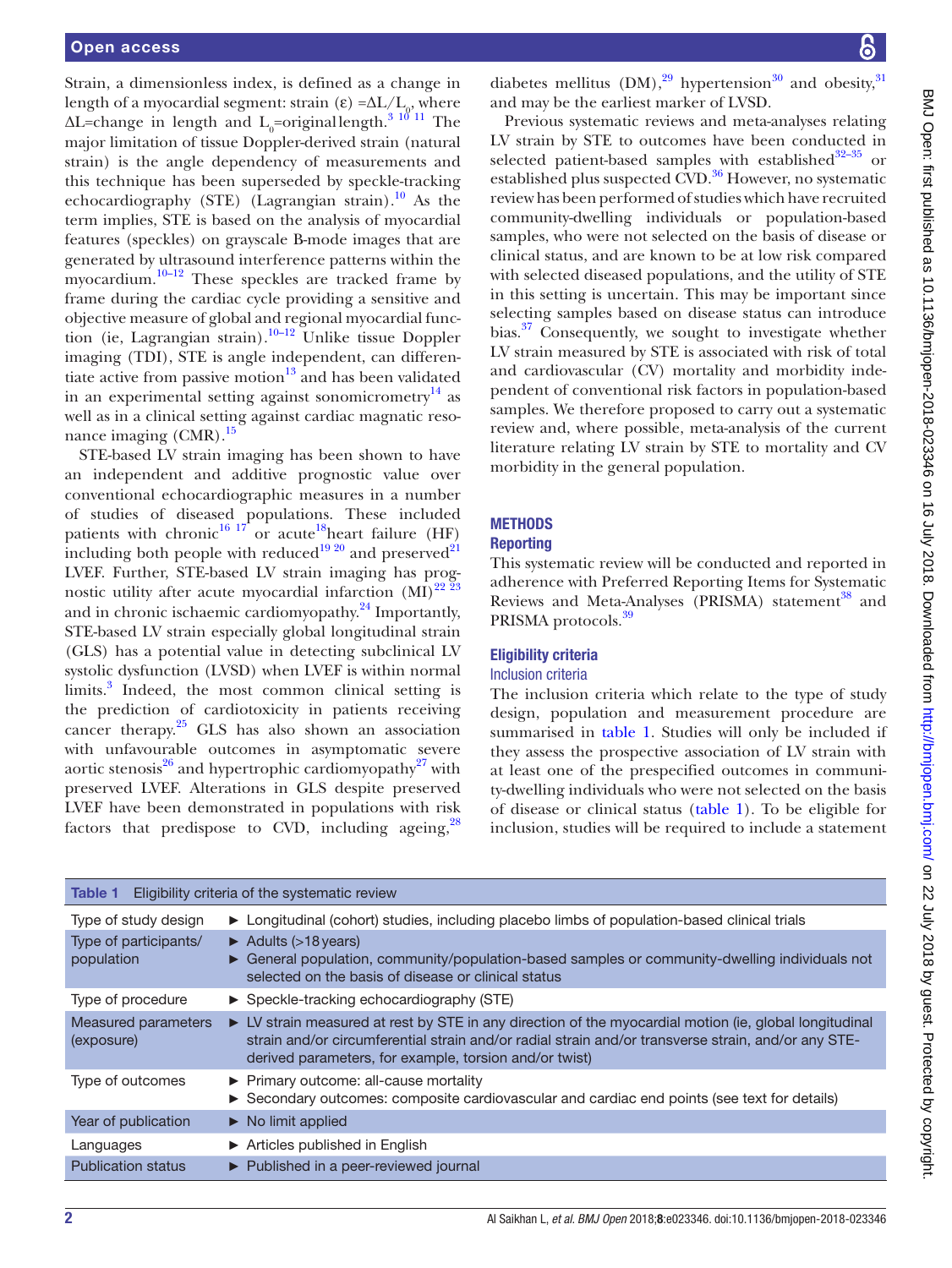regarding the ethical approval or adherence to an appropriate standard (such as the Declaration of Helsinki). $40$ 

## **Outcomes**

The primary outcome will be all-cause mortality. Secondary outcomes will be (1) composite CV end points, including any combination of CV mortality, coronary heart disease (CHD) events (MI, unstable angina, angina/ischaemia requiring emergent hospitalisation or revascularisation), HF hospitalisation, new-onset atrial fibrillation (AF), life-threatening arrhythmia, recorded automatic implantable cardioverter defibrillator (AICD) shocks, stroke, transit ischaemic attack or peripheral arterial disease with arterial revascularisation procedure or (2) composite cardiac end point, including any combination of CV mortality, CHD events (MI, unstable angina, angina/ischaemia requiring emergent hospitalisation or revascularisation), HF hospitalisation, new-onset AF, life-threatening arrhythmia, recorded AICD shocks. Tertiary outcomes will be any individual secondary end point included in the composite cardiac or CV end point.

## Exclusion criteria

The exclusion criteria will be as follows: (1) studies not meeting the inclusion criteria; (2) case–control studies, cross-sectional studies or randomised controlled trials which lack a placebo limb; (3) studies in unrepresentative samples of the general population (eg, clinic populations) or patients with established/known CVD (eg, patients with MI or HF); (4) LV strain measured by TDI or by another imaging modality (eg, CMR); (5) studies with end points that do not match those specified in this review (eg, LV remodelling) or (6) abstracts, reviews, conference proceedings or letters to the editor.

## Search strategy

## Electronic searches

This literature search will be performed systematically in the following online databases: MEDLINE (1946 to present) and EMBASE Classic + EMBASE (1947 to present) via OvidSP interface. Research has suggested that these databases are likely to be sufficient to identify relevant studies.<sup>41</sup> A combination of thesaurus and textword searching will be used to comprehensively extract all relevant articles. Boolean operators (AND/OR), proximity operators and truncation commands will be used when necessary to narrow the search to the relevant literature. The effectiveness of the search strategy will be tested and refined accordingly. The relevant thesaurus terms will be developed first for the MEDLINE database and will be checked and modified for EMBASE database as appropriate. A modified version of SIGN filters for observational studies will be used to capture the required studies (ie, population-based studies only). No time or language limit will be applied to the search and the final date on which the search will be carried out will be stated. Databases' search strategy is shown in online [supplemen](https://dx.doi.org/10.1136/bmjopen-2018-023346)[tary file 1](https://dx.doi.org/10.1136/bmjopen-2018-023346).

## Additional sources

Other sources will be identified by thoroughly searching the reference lists of all relevant articles. We will also search the citation metrics of those articles using Web of Science Core Collection for additional studies.

## Patient and public involvement

Patients and the public were not involved in designing the protocol of this systematic review.

## DATA COLLECTION AND ANALYSES Study selection

The search results from each database will be retrieved and merged using reference manger software (ie, in a single EndNote library). Duplicates will be identified using the command 'Find Duplicates' and will be removed before screening is commenced. Titles and abstracts will then be screened for eligibility by two researchers working independently and irrelevant articles will be dismissed. Full texts of potentially eligible articles will be retrieved and double screened. A predefined eligibility form (see online [supple](https://dx.doi.org/10.1136/bmjopen-2018-023346)[mentary file 2\)](https://dx.doi.org/10.1136/bmjopen-2018-023346) will be applied to the identified studies to determine whether the inclusion criteria are met. Reasons for exclusions will be recorded. Discrepancies will be reviewed and resolved through consensus of all reviewers. The study selection process will be summarised using PRISMA flow diagram [\(figure](#page-3-0) 1).

## Data extraction

We will use a predefined data extraction form (see online [supplementary file 2](https://dx.doi.org/10.1136/bmjopen-2018-023346)) which will be piloted on a sample of included studies to ensure that all relevant information is captured. Data will be extracted by two researchers independent of each other and any discrepancies will be discussed in order to achieve consensus. The following data will be extracted: (1) citation details including title, type and year of publication; (2) study and participant details including name, region and design of the study, sample size, demographics (age, sex ethnicity) and follow-up duration; (3) clinical variables including the presence or absence of hypertension, DM, dyslipidaemia, smoking status and known CVD; (4) exposure details including the hardware and the software used for the acquisition and analysis as well as details regarding the measured LV strain including the direction of the analysed myocardial motion, the echocardiographic images used for the analysis, the number of LV segments involved, the number of sonographers used to perform the analysis and if intraobserver or interobserver variability was reported; (5) details of outcomes (ie, all-cause mortality, composite CV and cardiac end points) including how these were ascertained; (6) statistical methods used, for example, Cox proportional hazards regression, as well as statistics related to the association of interest, for example, HR (or rate ratio), related measures of precision (ie, 95% CI or SE) and statistical significance (p-value) and (7) information related to adjustment for potential confounders.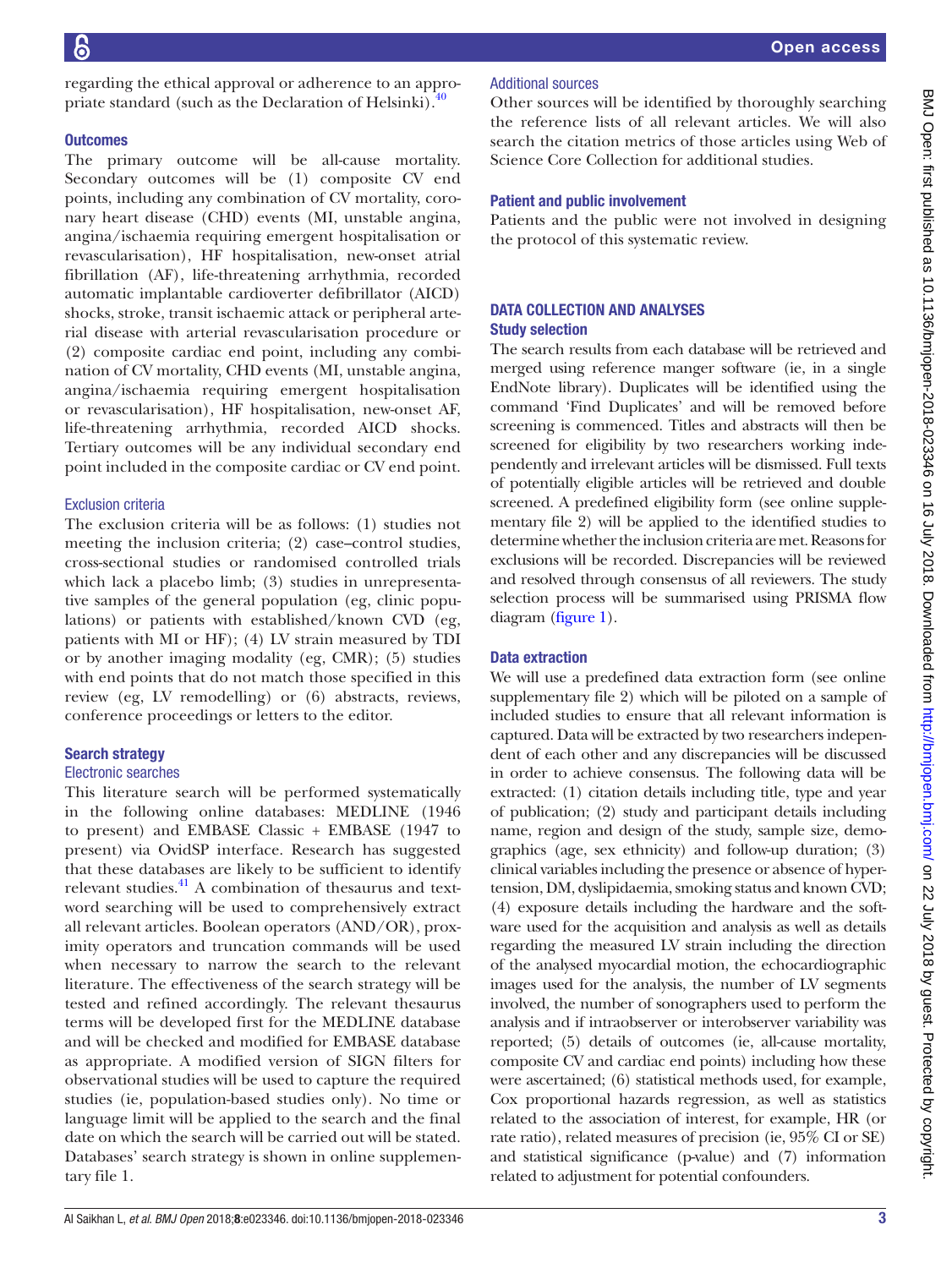



<span id="page-3-0"></span>Figure 1 Flow diagram illustrates the study selection process following the Preferred Reporting Items for Systematic Reviews and Meta-Analyses statement.<sup>38</sup>

## Quality assessment

Quality of included studies will be assessed using a preassigned scale (Newcastle-Ottawa Quality Assessment Scale of cohort studies) $42$  that will be modified according to the review question to capture all relevant sources of potential bias (see online supplementary file  $3$ ).<sup>43</sup> Two reviewers will judge the quality of each study by considering the following criteria: representativeness of the cohort, completeness of collection of potential confounders, follow-up duration, assessment of outcome and the reliability of exposure (ie, LV strain). The total quality score will be reported as the average of the two researchers' scores ranging from 0, the lowest quality score, to 7, the highest quality score. Studies will be included irrespective of the quality assessment, but sensitivity analyses will be carried out to test the impact of removing the studies with the lowest quality score one at a time.

This systematic review does not study a treatment comparison, and hence quality of evidence assessment based on strict GRADE guidelines (ie, Grading Quality of Evidence and Strength of Recommendations) is not directly applicable. However, we will employ relevant components of a GRADE evaluation, namely quality of study, consistency and effect size in evaluating the strength of evidence; the issue of generalisability is dealt with through the inclusion/exclusion criteria.

## Data synthesis

Descriptive summary of the characteristics and findings of the included studies will be provided in tables. We anticipate that there may be a limited scope for

meta-analysis due to differences in the method of analysis and the reporting of results across studies. If the included studies are sufficiently homogeneous and report the same statistics (eg, comparable HRs), a quantitative synthesis using random effect meta-analysis will be used to pool the results of the association of interest. Based on our expectation, we will likely to use the HR and 95% CI as an effect estimate for presenting the results and will present the data graphically in forest plots.

The degree of heterogeneity will be assessed using Higgins Thompson  $I^2$  test<sup>44 45</sup> and Cochran's Q test.<sup>46</sup> If data allow, we will perform subgroup analyses or metaregression to explore prespecified potential sources of between-study heterogeneity: (1) study quality, (2) variation in exposure measurement (eg, vendors and type of strain (ie longitudinal, circumferential or radial)) and (3) variation in CV and cardiac outcomes definition. Although it may not be possible, we plan to do subgroup analyses by sex and age categories (<65and ≥65 years). Possible publication bias will be assessed using a Funnel plot.<sup>47</sup>

## **DISCUSSION**

STE is increasingly and widely used in clinical practice. However, this technology suffers from inherent limitations, being influenced by technical as well as clinical factors. $^{13}$  High-quality images with adequate frame rates are required and there is limited evidence comparing different imaging modalities (two-dimensional and three-dimensional echocardiography). Further, this technology is vendor specific: differences between vendors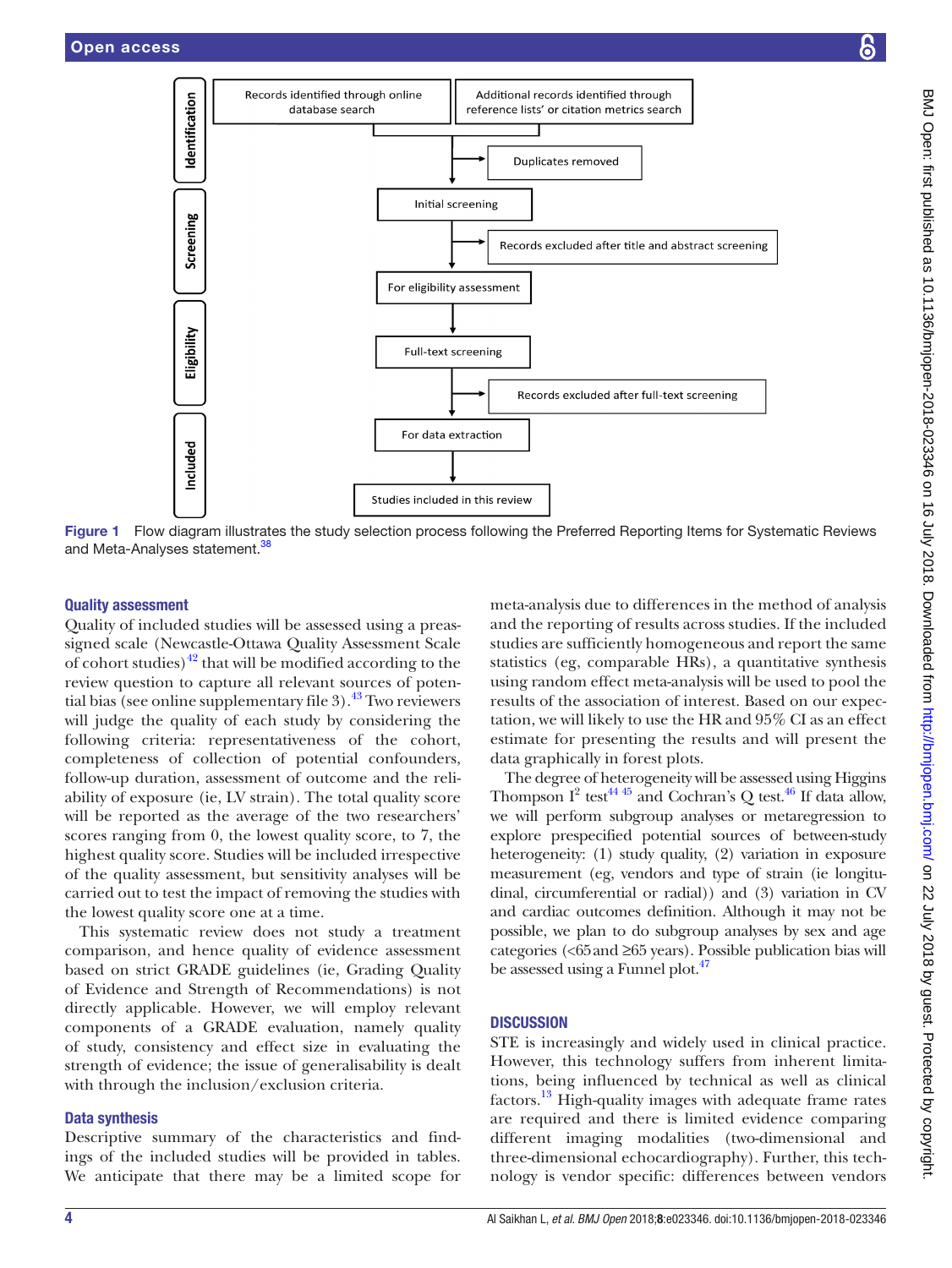This systematic review will identify and synthesise evidence regarding STE-derived measures as prognostic indicators of mortality and CV events in population-based/community-dwelling individuals. The restriction to studies not selected on the basis of disease or clinical status should minimise potential collider bias due to index case selection. The review will also potentially highlight known limitations of STE. This analysis will add to evidence on the utility of STE as a measure of cardiac function and risk and influence its use (or otherwise) in longitudinal population-based studies and community-dwelling samples.

## Ethics and dissemination

This protocol is for conducting a systematic review and hence no ethical approval is required. The findings of this review will be presented at scientific conferences and published in a peer-reviewed journal.

Contributors LAS is the guarantor of the review who drafted the protocol and registered it in PROSPERO. LAS and AH contributed in developing the eligibility criteria, search strategy, and data extraction and quality assessment strategy. AH and CP critically reviewed and amended the protocol. RH provided statistical advice and critically reviewed and commented on the protocol.

Funding The authors have not declared a specific grant for this research from any funding agency in the public, commercial or not-for-profit sectors.

Competing interests AH works in a unit that receives support from the UK Medical Research Council (Programme Code MC\_UU\_12019/1) and also receives support from the British Heart Foundation (PG/15/75/31748, CS/15/6/31468, CS/13/1/30327), and the National Institute for Health Research University College London Hospitals Biomedical Research Centre. CP receives support from the British Heart Foundation (CS/15/6/31468). LA is supported by a scholarship grant from Imam Abdulrahman Bin Faisal University.

Patient consent Not required.

Provenance and peer review Not commissioned; externally peer reviewed.

Open access This is an open access article distributed in accordance with the Creative Commons Attribution Non Commercial (CC BY-NC 4.0) license, which permits others to distribute, remix, adapt, build upon this work non-commercially, and license their derivative works on different terms, provided the original work is properly cited, appropriate credit is given, any changes made indicated, and the use is non-commercial. See: <http://creativecommons.org/licenses/by-nc/4.0/>.

#### **REFERENCES**

- <span id="page-4-0"></span>1. WHO. Cardiovascular diseases (CVDs). WHO (updated May 2017). <http://www.who.int/mediacentre/factsheets/fs317/en/> (accessed 12 Mar 2018)
- <span id="page-4-1"></span>2. Ponikowski P, Voors AA, Anker SD, *et al*. 2016 ESC Guidelines for the diagnosis and treatment of acute and chronic heart failure: The Task Force for the diagnosis and treatment of acute and chronic heart failure of the European Society of Cardiology (ESC)Developed with the special contribution of the Heart Failure Association (HFA) of the ESC. *[Eur Heart J](http://dx.doi.org/10.1093/eurheartj/ehw128)* 2016;37:2129–200.
- <span id="page-4-2"></span>3. Potter E, Marwick TH. Assessment of left ventricular function by echocardiography: the case for routinely adding global longitudinal strain to ejection fraction. *[JACC Cardiovasc Imaging](http://dx.doi.org/10.1016/j.jcmg.2017.11.017)* 2018;11:260–74.
- <span id="page-4-3"></span>4. Cohn JN, Johnson GR, Shabetai R, *et al*. Ejection fraction, peak exercise oxygen consumption, cardiothoracic ratio, ventricular arrhythmias, and plasma norepinephrine as determinants of

prognosis in heart failure. The V-HeFT VA Cooperative Studies Group. *[Circulation](http://www.ncbi.nlm.nih.gov/pubmed/8500240)* 1993;87:VI5–16.

- 5. Gomes JA, Mehta D, Ip J, *et al*. Predictors of long-term survival in patients with malignant ventricular arrhythmias. *[Am J Cardiol](http://dx.doi.org/10.1016/S0002-9149(97)00046-5)* 1997;79:1054–60.
- 6. Gottdiener JS, McClelland RL, Marshall R, *et al*. Outcome of congestive heart failure in elderly persons: influence of left ventricular systolic function. The Cardiovascular Health Study. *[Ann Intern Med](http://dx.doi.org/10.7326/0003-4819-137-8-200210150-00006)* 2002;137:631–9.
- <span id="page-4-5"></span>7. Curtis JP, Sokol SI, Wang Y, *et al*. The association of left ventricular ejection fraction, mortality, and cause of death in stable outpatients with heart failure. *[J Am Coll Cardiol](http://dx.doi.org/10.1016/S0735-1097(03)00789-7)* 2003;42:736–42.
- <span id="page-4-4"></span>8. Hays AG, Sacco RL, Rundek T, *et al*. Left ventricular systolic dysfunction and the risk of ischemic stroke in a multiethnic population. *[Stroke](http://dx.doi.org/10.1161/01.STR.0000227121.34717.40)* 2006;37:1715–9.
- 9. Yeboah J, Rodriguez CJ, Stacey B, *et al*. Prognosis of individuals with asymptomatic left ventricular systolic dysfunction in the multi-ethnic study of atherosclerosis (MESA). *[Circulation](http://dx.doi.org/10.1161/CIRCULATIONAHA.112.112201)* 2012;126:2713–9.
- <span id="page-4-6"></span>10. Mor-Avi V, Lang RM, Badano LP, *et al*. Current and evolving echocardiographic techniques for the quantitative evaluation of cardiac mechanics: ASE/EAE consensus statement on methodology and indications endorsed by the Japanese Society of Echocardiography. *[J Am Soc Echocardiogr](http://dx.doi.org/10.1016/j.echo.2011.01.015)* 2011;24:277–313.
- 11. Nesbitt GC, Mankad S, Oh JK, Jk O. Strain imaging in echocardiography: methods and clinical applications. *[Int J](http://dx.doi.org/10.1007/s10554-008-9414-1)  [Cardiovasc Imaging](http://dx.doi.org/10.1007/s10554-008-9414-1)* 2009;25(Suppl 1):9–22.
- 12. Mondillo S, Galderisi M, Mele D, *et al*. Speckle-tracking echocardiography: a new technique for assessing myocardial function. *[J Ultrasound Med](http://www.ncbi.nlm.nih.gov/pubmed/21193707)* 2011;30:71–83.
- <span id="page-4-7"></span>13. Collier P, Phelan D, Klein A. A test in context: Myocardial strain measured by speckle-tracking echocardiography. *[J Am Coll Cardiol](http://dx.doi.org/10.1016/j.jacc.2016.12.012)* 2017;69:1043–56.
- <span id="page-4-8"></span>14. Langeland S, D'hooge J, Wouters PF, *et al*. Experimental validation of a new ultrasound method for the simultaneous assessment of radial and longitudinal myocardial deformation independent of insonation angle. *[Circulation](http://dx.doi.org/10.1161/CIRCULATIONAHA.105.554006)* 2005;112:2157–62.
- <span id="page-4-9"></span>15. Amundsen BH, Helle-Valle T, Edvardsen T, *et al*. Noninvasive myocardial strain measurement by speckle tracking echocardiography: validation against sonomicrometry and tagged magnetic resonance imaging. *[J Am Coll Cardiol](http://dx.doi.org/10.1016/j.jacc.2005.10.040)* 2006;47:789–93.
- <span id="page-4-10"></span>16. Nahum J, Bensaid A, Dussault C, *et al*. Impact of longitudinal myocardial deformation on the prognosis of chronic heart failure patients. *[Circ Cardiovasc Imaging](http://dx.doi.org/10.1161/CIRCIMAGING.109.910893)* 2010;3:249–56.
- 17. Zhang KW, French B, May Khan A, *et al*. Strain improves risk prediction beyond ejection fraction in chronic systolic heart failure. *[J](http://dx.doi.org/10.1161/JAHA.113.000550)  [Am Heart Assoc](http://dx.doi.org/10.1161/JAHA.113.000550)* 2014;3:e000550.
- <span id="page-4-11"></span>18. Cho GY, Marwick TH, Kim HS, *et al*. Global 2-dimensional strain as a new prognosticator in patients with heart failure. *[J Am Coll Cardiol](http://dx.doi.org/10.1016/j.jacc.2009.04.061)* 2009;54:618–24.
- <span id="page-4-12"></span>19. Mignot A, Donal E, Zaroui A, *et al*. Global longitudinal strain as a major predictor of cardiac events in patients with depressed left ventricular function: a multicenter study. *[J Am Soc Echocardiogr](http://dx.doi.org/10.1016/j.echo.2010.07.019)* 2010;23:1019–24.
- 20. Sengeløv M, Jørgensen PG, Jensen JS, *et al*. Global longitudinal strain is a superior predictor of all-cause mortality in heart failure with reduced ejection fraction. *[JACC Cardiovasc Imaging](http://dx.doi.org/10.1016/j.jcmg.2015.07.013)* 2015;8:1351–9.
- <span id="page-4-13"></span>21. Shah AM, Claggett B, Sweitzer NK, *et al*. Prognostic importance of impaired systolic function in heart failure with preserved ejection fraction and the impact of spironolactone. *[Circulation](http://dx.doi.org/10.1161/CIRCULATIONAHA.115.015884)* 2015;132:402–14.
- <span id="page-4-14"></span>22. Hung CL, Verma A, Uno H, *et al*. Longitudinal and circumferential strain rate, left ventricular remodeling, and prognosis after myocardial infarction. *[J Am Coll Cardiol](http://dx.doi.org/10.1016/j.jacc.2010.06.044)* 2010;56:1812–22.
- 23. Ersbøll M, Valeur N, Mogensen UM, *et al*. Prediction of all-cause mortality and heart failure admissions from global left ventricular longitudinal strain in patients with acute myocardial infarction and preserved left ventricular ejection fraction. *[J Am Coll Cardiol](http://dx.doi.org/10.1016/j.jacc.2013.02.061)* 2013;61:2365–73.
- <span id="page-4-15"></span>24. Bertini M, Ng AC, Antoni ML, *et al*. Global longitudinal strain predicts long-term survival in patients with chronic ischemic cardiomyopathy. *[Circ Cardiovasc Imaging](http://dx.doi.org/10.1161/CIRCIMAGING.111.970434)* 2012;5:383–91.
- <span id="page-4-16"></span>25. Thavendiranathan P, Poulin F, Lim KD, *et al*. Use of myocardial strain imaging by echocardiography for the early detection of cardiotoxicity in patients during and after cancer chemotherapy: a systematic review. *[J Am Coll Cardiol](http://dx.doi.org/10.1016/j.jacc.2014.01.073)* 2014;63:2751–68.
- <span id="page-4-17"></span>26. Yingchoncharoen T, Gibby C, Rodriguez LL, *et al*. Association of myocardial deformation with outcome in asymptomatic aortic stenosis with normal ejection fraction. *[Circ Cardiovasc Imaging](http://dx.doi.org/10.1161/CIRCIMAGING.112.977348)* 2012;5:719–25.